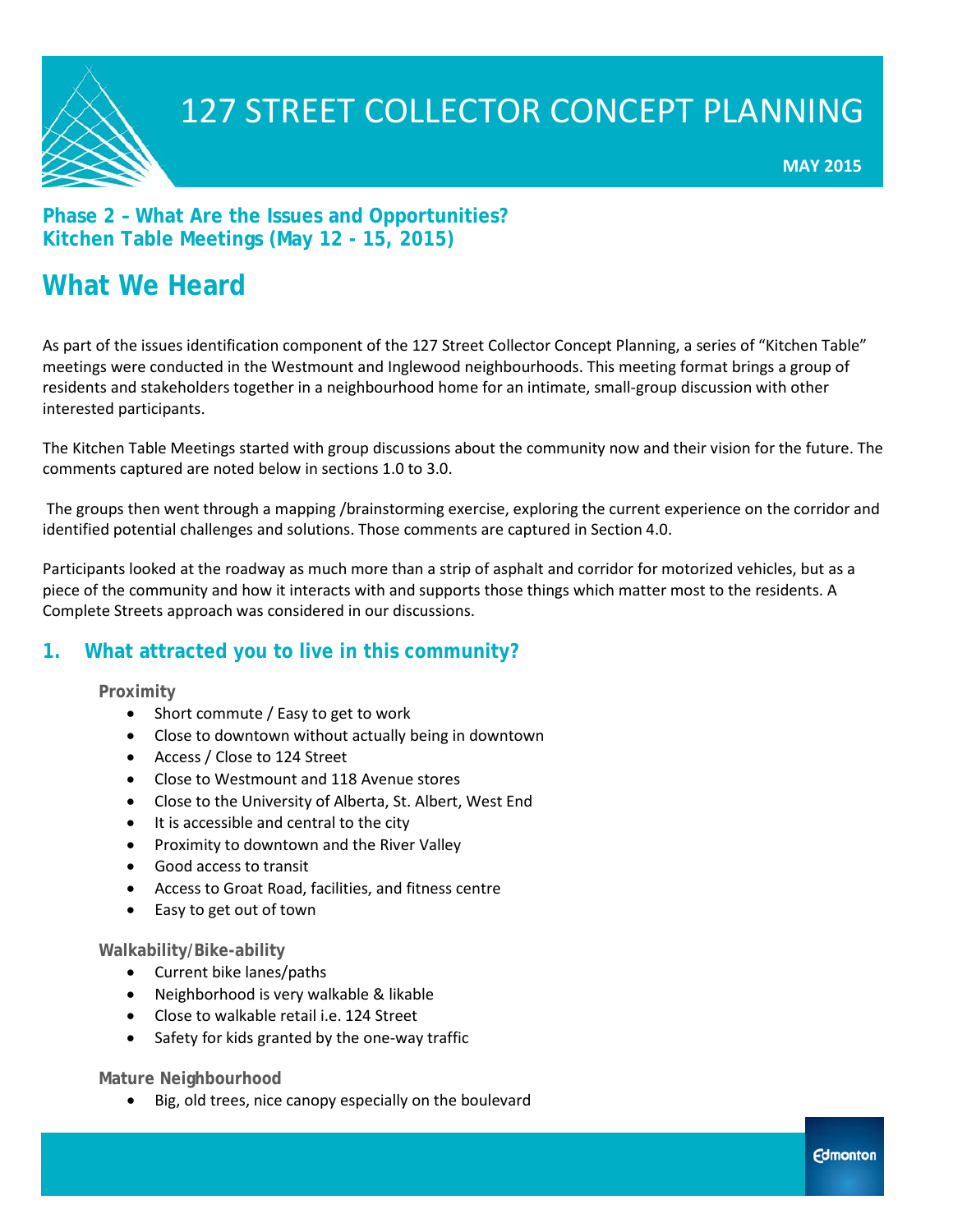**MAY 2015**

### **Community Feel**

- Sense of community Alley system which adds front porches and no front drive-ways
- Schools are nearby for children
- Had a good urban (Toronto) feel
- Strong community feeling
- Changes on 124 Street have made the neighborhood interesting
- The architecture -- there are many old and interesting buildings in the community
- Having old houses with all of their associated problems draws together a community of people who are all interested in those issues
- There are strong, heartwarming vibes in the community
- The neighborhood is safe
- Heritage/style/character of the houses
- Big lots and big backyards
- There are good schools for children
- Accessible out-of-school care i.e. preschool, daycare
- The mix of personalities and characters in the neighborhood
- The availability of housing opportunities for people from a wide range of socioeconomic statuses
- Family orientation of the neighborhood e.g. playschool, schools, playgrounds
- A 'community feel,' you know your neighbors
- Family friendly  $-$  a good place to grow roots
- Similar feel to a small town
- The character of the neighborhood
- Good mix of building densities, styles and designs

### **Roadway Function**

- High priority of snow removal
- 127 Street as a one-way road
- Commercial area on 124 Street
- Safety for kids granted by the one-way traffic
- No traffic coming off of 118 Avenue

### **Other**

• Potential development of the Camsell hospital site

### **2. What "keeps" you living in the community?**

**Future Potential**

- Lots of hope for future grants for new/renewed parks
- Neighborhood renewal
- Increasing value in the neighborhood and rising property values
- Community redevelopment initiatives
- Neighboring developments e.g. Blatchford, LRT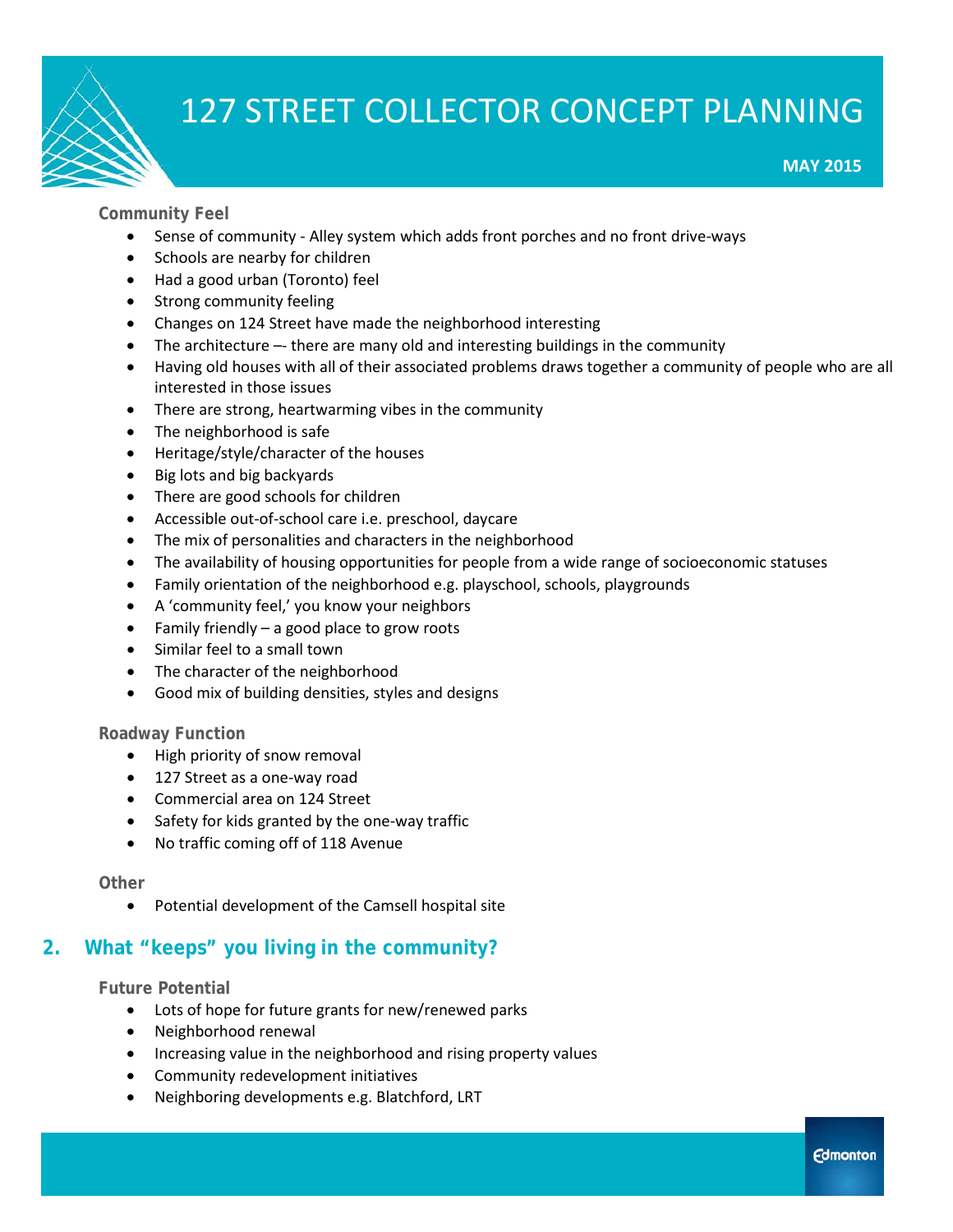

### **Proximity**

- Access to work is easy whether going North or West
- Everything is conveniently located nearby

#### **Walkability/Bike-ability**

- Increasing walkability and choices for retail and entertainment
- Don't have to own a car
- Higher frequency of plowing of 121 Street a shared bikeway
- Walkability/accessibility of almost everything
- Bike lanes

#### **Mature Neighbourhood**

- The lots are large
- There is a strong personality and history to the neighborhood, which happens to be why many infill homes are often opposed
- The variety of styles seen in the houses
- The character of the neighborhood
- The greenery

#### **Community Feel**

- Safe neighborhood with low rates of crime
- Farmers' Market
- Neighbors/community
- More engagement with neighbors
- Some cultural separation
- The sense of belonging and the roots that have been laid down
- The diverse age range of the residents
- The block parties and the Halloween party are amazing
- Friendliness of community members
- Great family-oriented community, all of the kids know each other
- Fantastic neighbors strong social fabric of the neighborhood

#### **Roadway Function**

• Higher frequency of plowing of 121 Street – a shared bikeway (repeated)

#### **Other**

- Everything from the previous question
- The status quo

**MAY 2015**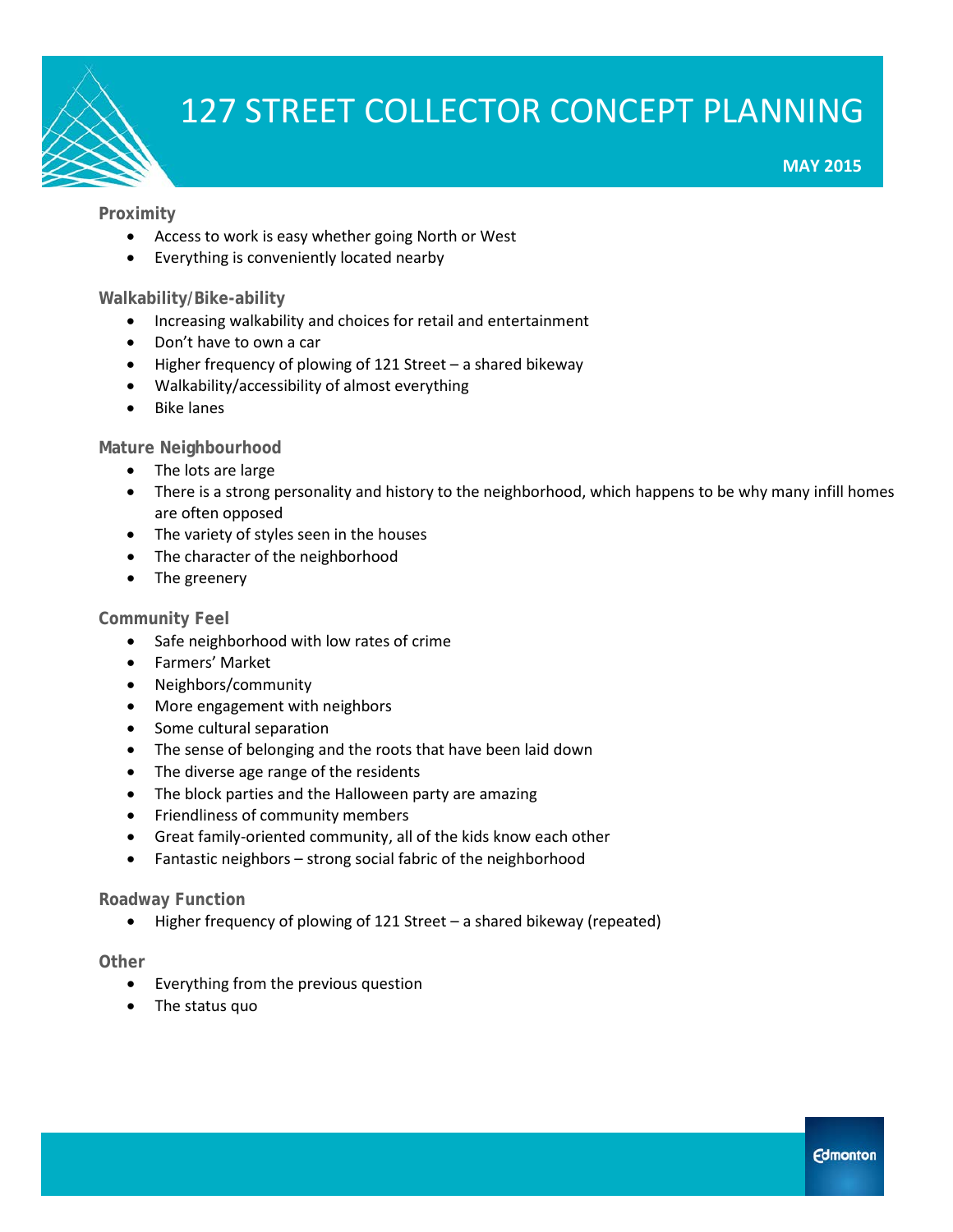

**MAY 2015**

### **3. How would you like to see the community look like in the future? What opportunities and challenges do you see to realize your vision?**

### **Future Potential**

- As it does now. Don't want people to be buying with profit or subdividing in mind
- That depends on the hospital

### **Walkability/Bike-ability**

- There is not enough plowing of the bike lane
- Four-way stops are annoying for cyclists
- People using the bike lane as a turning lane
- Drivers expect cyclists to use the bike lane in both directions
- More infrastructure (at least equal to motor vehicle infrastructure) to support cyclists and pedestrians
- It is difficult to accommodate cyclists there aren't a lot and, in order to make safe infrastructure, something else must be given up, whether that is boulevard or car lane space
- Parents drop kids off at school and then they jaywalk a mid-block crosswalk should be developed
- Bike trail [route] should be improved as it experiences heavy use
- A more defined bike path [route] (smooth, safe access, red brick, separated from the road)
- Safe access to bike lanes, especially for young people
- Bike lane use in winter
- Sidewalk snow clearing in winter
- Park sidewalk ends by the daycare would like to see it extended
- Curb extensions for pedestrians

### **Mature Neighbourhood**

- Need to keep historic integrity of the neighborhood
- The vision (e.g. what structures should be built) of the community should be decided by the residents of the community
- Community should be safe and comfortable for young and old
- Trees and tree canopy should be maintained
- Would like to see a range of higher density, infill family dwellings
- Would like to see the schools stay open
- Need to see a balance between diversity and density in new housing developments
- More senior's housing
- More landscaping

### **Community Feel**

- Beware of a bad demographic cycle (e.g. everyone in the neighborhood gets old at the same time) that could result in the neighborhood losing its character
- Would like to see a vibrant community hall
- More design with young families in mind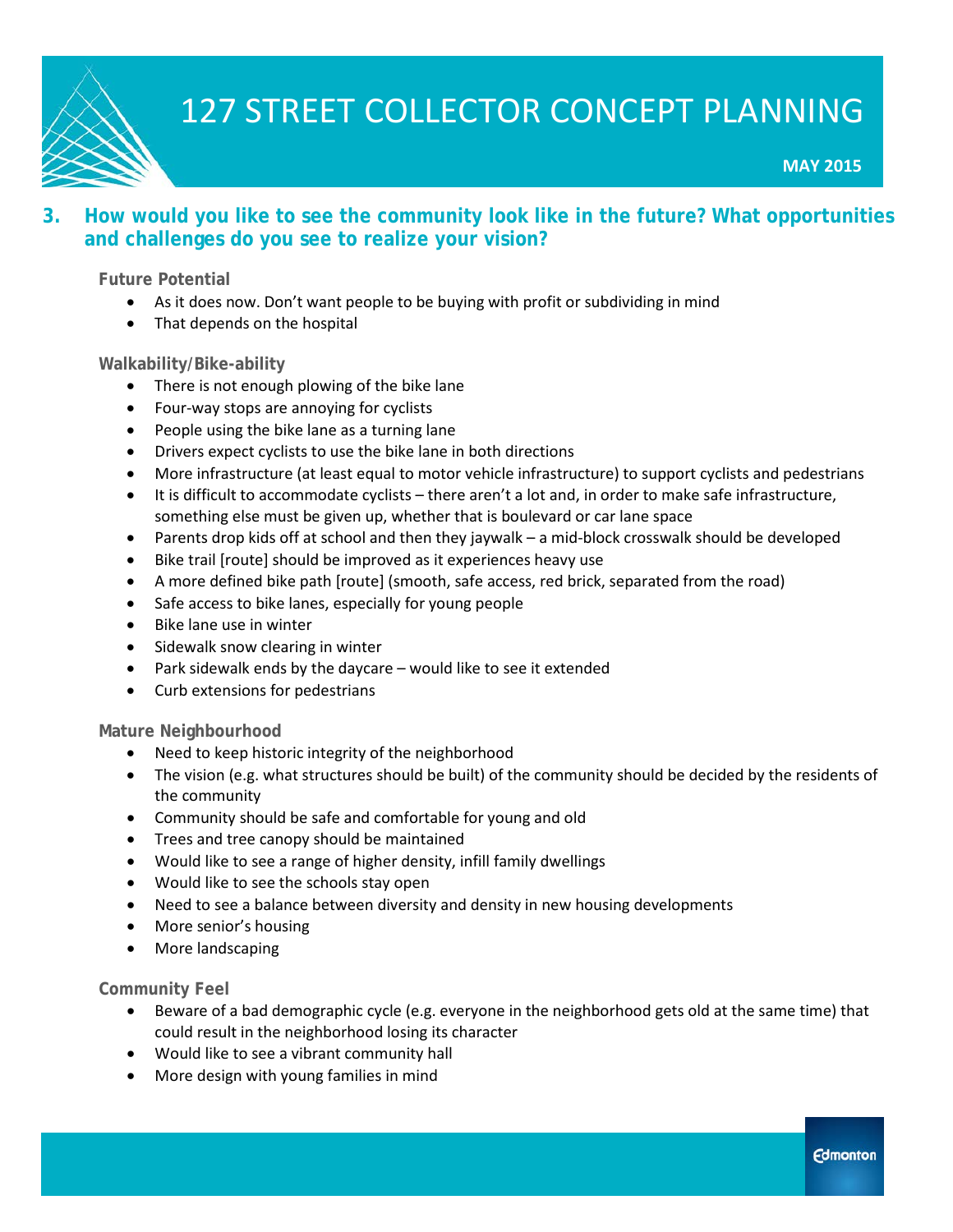

**MAY 2015**

**Roadway Function**

- Shortcutting on 117 Avenue and associated noise and pollution from vehicles
- One-way road leads to speeding between cross routes
- Four-way stops are very useful for slowing down traffic but bring start/stop noises
- The timing of the lights to leave the neighborhood are slow and you have to 'race against the red' to make it out
- Stop sign at 109 Avenue is not respected
- Shortcutting to get to Tim Horton's
- Street may be too wide as cars/people often pass using the bike lane
- Left turning from 127 Street onto 111 Avenue is challenging the signs are behind the intersection
- Good traffic (e.g. people going to 124 Street) in the neighborhood is OK but bad traffic (e.g. drug dealers) is not OK, but as the neighborhood gets busier it becomes harder to interact with neighbors and to enjoy the neighborhood
- Don't want to see Westmount area being split up by major roads and becoming too busy
- Would like to see traffic calming measures on 127 Street speed bumps, they are quiet and effective. These would lead to increased safety due to lower speeds and increased quality of life because of less traffic noise
- Curb extensions are another traffic calming measure that could be used
- A growing 124 Street
- Would still like 127 Street to be one-way
- Slower traffic (40km/hr)
- Even snow clearing across the street
- Make 127 Street more narrow

### **4. Mapping Exercise Comments**

*Comments made on 127 Street corridor maps about the current experience on the corridor and identifying potential challenges and solutions. Comments start at Stony Plain Road and work north to 118 Avenue.*

**Stony Plain Road and 127 Street** 

• Like the street crossing button for bikes that can be activated without dismounting

**South of Stony Plain Road on 127, 126, and 125 Streets**

• Need 'No Thru Traffic' or 'No Exit' signage in Groat Estates

**Stony Plain Road**

• Drivers are aggressive here, safe pedestrian crossing at this intersection must be a priority so increase crosswalk visibility and any other enhancements that can be made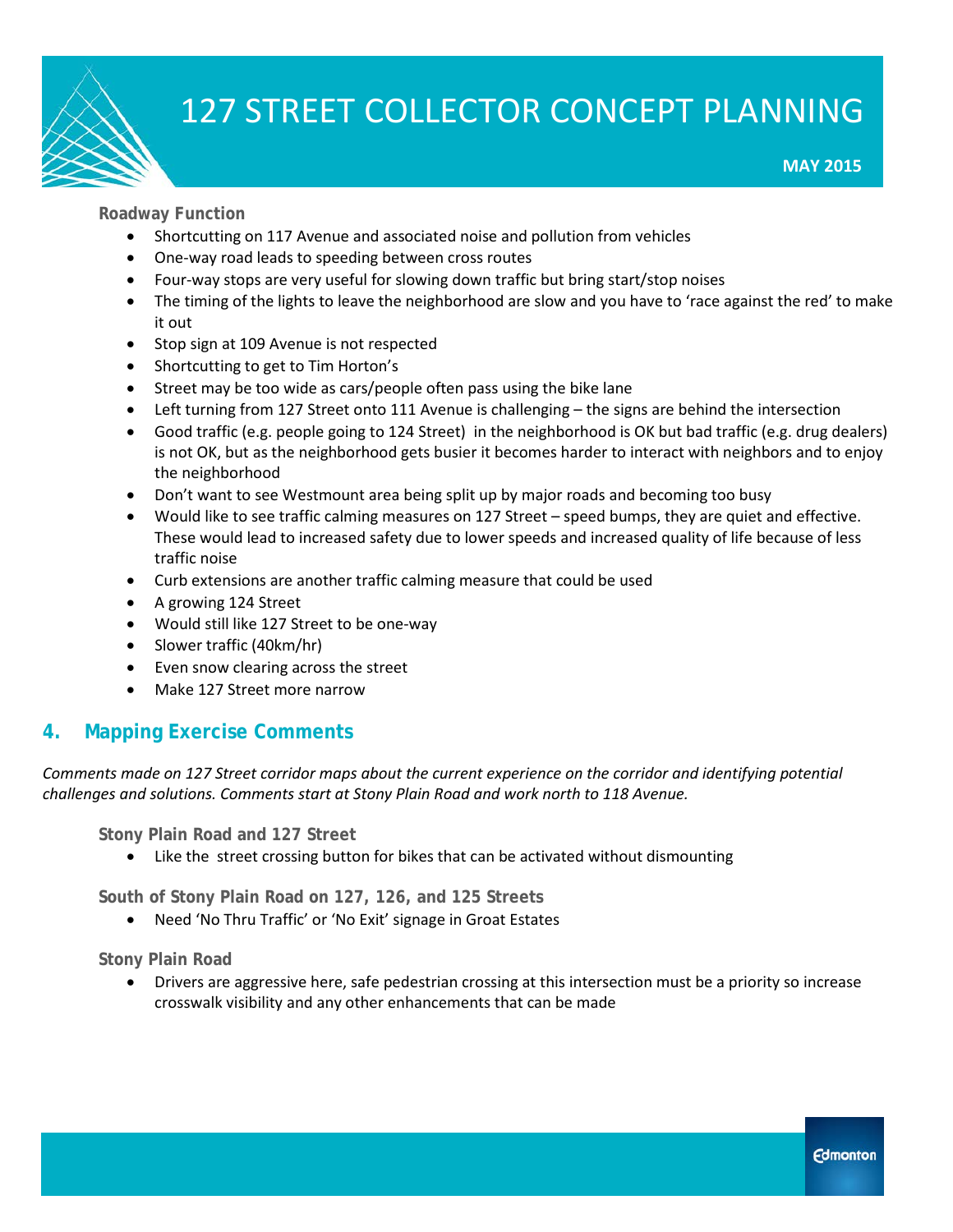

**MAY 2015**

### **106 Avenue**

- Construction is filling the road with dirt
- Put roundabout/planter in the middle of the intersection

### **107 Avenue**

- Need better pavement markings to show bike crossing
- Need driver awareness of pedestrian traffic
- Bike crossing button is appreciated
- Like pavement details, the differences between in texture between the bike lane and the road clearly differentiate the purpose of the two surfaces
- High volume of left-hand turns makes it unsafe for pedestrians crossing on the west side of the intersection, the green light going north should be delayed to allow pedestrians to cross first
- Very busy intersection for a pedestrian to cross at
- Should add a built feature, such as a 'gate' (entrance feature not a road obstruction) to improve neighborhood identity
- Need clearer turning lane identification; need longer walk light for pedestrians; need cyclist actuated crossing signal
- Same issues as Stony Plain Road intersection the intersection should be narrowed with curb extensions

### **107 Avenue to 109 Avenue**

• The street is too wide, cars pass each other here

### **108 Avenue**

• Put a roundabout/planter in this intersection

### **109 Avenue**

- Put a planter in the middle of the intersection to calm traffic
- Just northwest of the intersection, turn part of the school ground into a public park with benches
- On the north side of this intersection, place curb extensions to slow traffic and allow pedestrians to step out further into the road

**109 Avenue to 109A Avenue**

- Put crosswalk from [Westglen] school to the other side of the street to prevent kids who are being dropped off from jaywalking
- Westglen school should have raised crosswalks in front of it to prevent jaywalking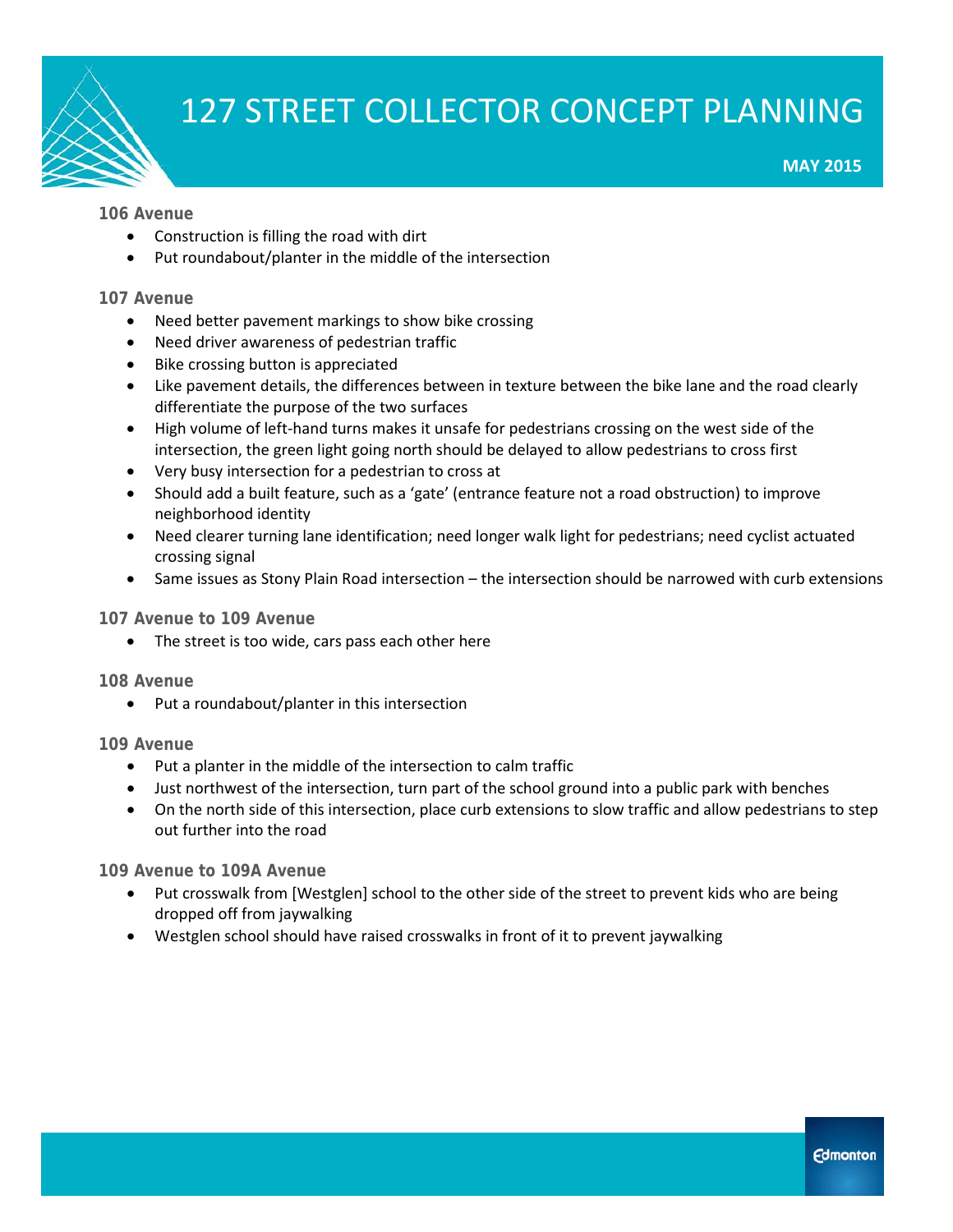

**MAY 2015**

### 109A **Avenue**

- Like the heritage marker but need more of them on the Street
- Parking lot just south of this avenue needs bike parking access
- Put curb extensions on the south side of the intersection
- Divers turn south from this avenue against the flow of traffic to get into a parking lot just north of Westglen School
- Crosswalk just north needs to be accompanied by curb extensions
- Upgrade the community historical monument

### **109 Avenue to 111 Avenue**

• Need traffic calming measures

### **110 Avenue**

- Like sign that says 'look right for cyclists'
- People turn south off this avenue onto 127 Street to get into a parking lot, rather than driving around the block and approaching from 109A Avenue
- Sightlines are bad on the southeast end of the avenue

### **110 Avenue to 111 Avenue**

• Parking/idling should not be allowed here because condo buildings are very near the road and exhaust could be entering through open windows and doors

**South of 111 Avenue where parking lot meets 127 Street at a diagonal angle**

• Bike lane markings are necessary

### **111 Avenue**

- Add signage for left hand turning lane
- Would be great to have a bike crossing button in a location that doesn't require the rider to dismount
- Keep the park that is just south of the intersection and expand it to include the diagonal road and the area covered by buildings that the road is in front of
- Lights are on different cycle than 107 Avenue 107 Avenue lights stop traffic for a long time
- Make left turn lane from 127 Street more visible
- Southeast corner of intersection needs sidewalk along the park the connection is missing. Historical monuments should also be placed in this intersection. Street trees are needed opposite
- Longer crosswalk time is needed, consider the seniors intersection needs traffic calming measures implemented

### **112 Avenue**

- Motor vehicles drive in the bike lane to pass northbound cyclists
- Need 'one-way' signs; need planter/roundabout
- Traffic calming is needed at this intersection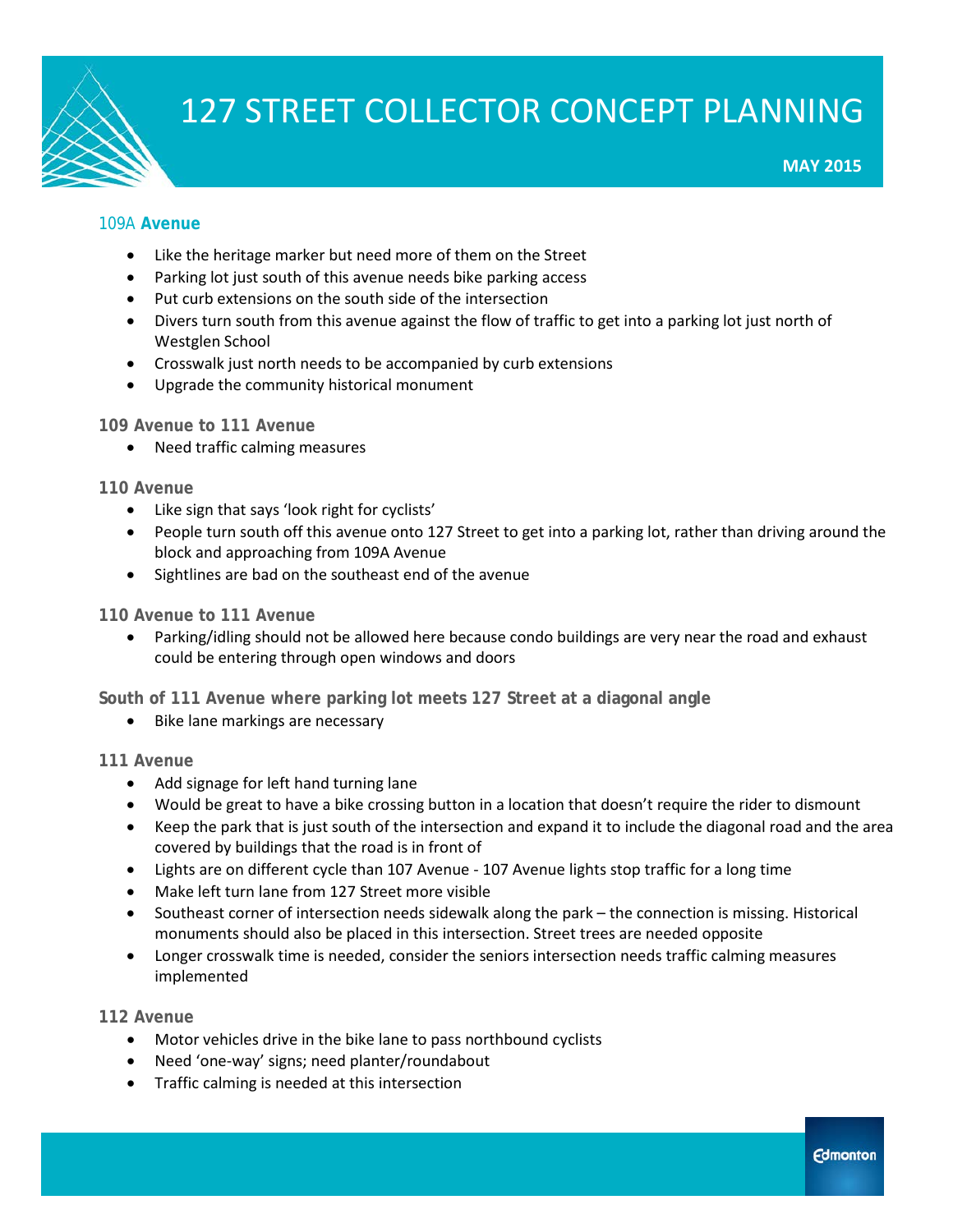

### **MAY 2015**

### **113 Avenue**

- Poor sightlines along this intersection from all directions
- Needs roundabout/planter in the intersection
- Bike traffic is ignored here

### **113 Avenue to 114 Avenue**

• There are problems on 114 Avenue and on 127 Street just south of 114 Avenue caused by kids being dropped off at school

### **South of 114 Avenue on the west side of the Street**

• Driveway crossing the bike lane needs better signage/pavement markings to note that there is a bike lane there

### **114 Avenue**

• Like bus stop southwest of the intersection

### **114 Avenue to 118 Avenue**

• Two-way bike lane and two-way traffic will need some attention

### **115 Avenue**

- Four-way stop is not ideal for cyclists
- North side of intersection (also south side of 116 Avenue intersection) needs curb extensions to slow traffic entering the school zone – double traffic lanes invites speeding
- Consider the impact of Camsell Hospital redevelopment
- The transition from one to two lanes is confusing, a median should be placed between the two lanes on the north side of the avenue

### **115 Avenue to 118 Avenue**

- Once passing the stop sign on 115 Avenue, people drive as fast as they can to 118 Avenue
- No stop sign in this distance gives cars too much time to speed up

### **117 Avenue**

• Lots of people use this avenue to shortcut across 127 Street to Tim Horton's to the west and Groat road to the east, which leads to noisy and speedy drivers. Would like slow down barriers like on 123 Street off of 107 Avenue

### **117 Avenue to 118 Avenue**

- Need more crosswalks as this is a high pedestrian traffic area (high density and 7-11 across the street)
- Apartments west of 127 Street need a facelift or some new landscaping to beautify the area
- Lots of jaywalking by/along the apartment block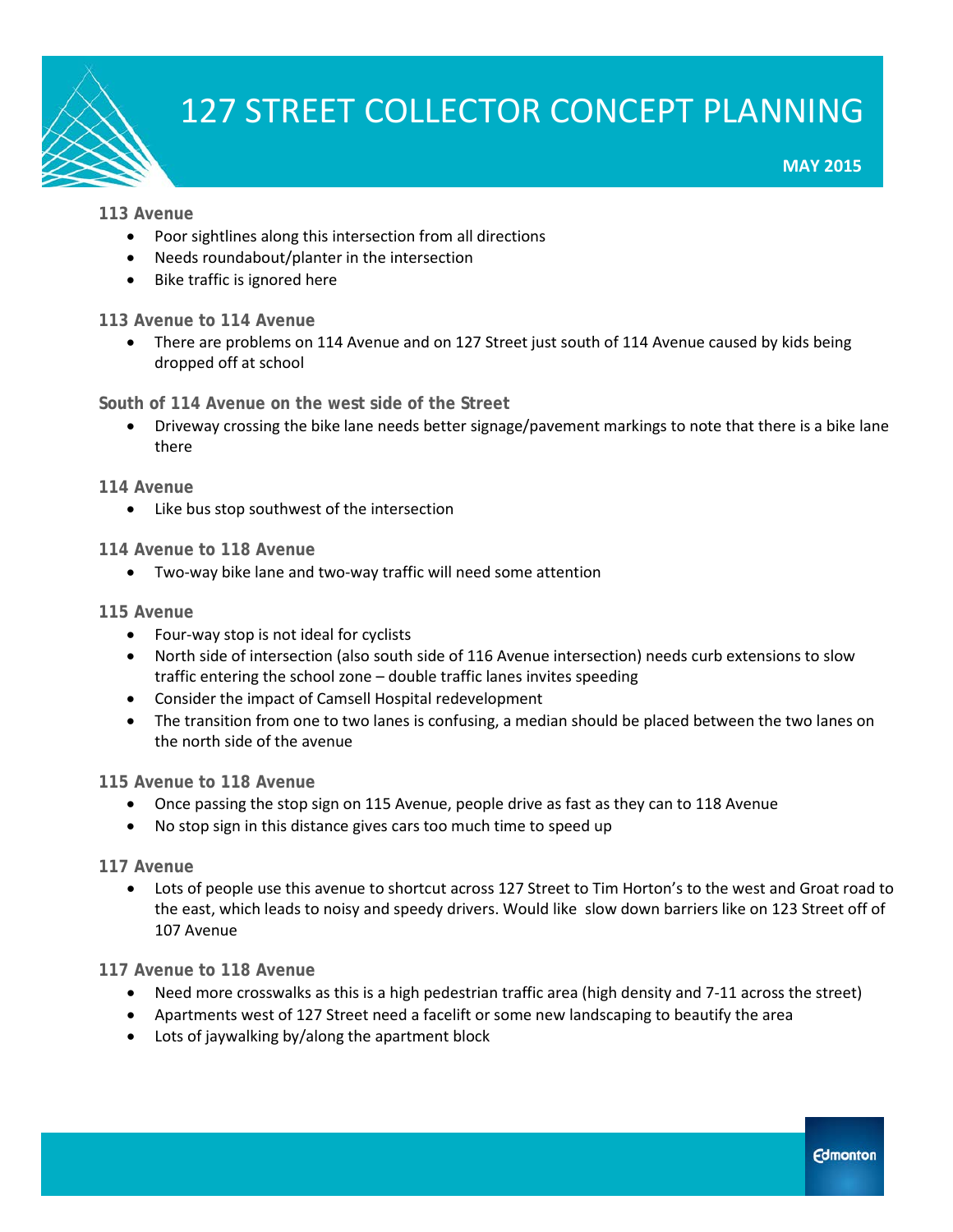

#### **118 Avenue**

- Drivers head south, against the one-way traffic flow, on 127 Street from the 7-11 to get to 117 Avenue
- Need signage for bike lane
- This is a priority intersection for pedestrian safety, same as Stony Plain Road

#### **GENERAL**

#### **Considerations for cycling**

- There are speed bumps in the bike lane, why is that? Create a bicycle boulevard
- Some cyclists ride north in the southbound bike lane because they do not feel safe sharing a lane with motor vehicles; Sharrow markings are important so bikes know where they can go and cars know to share the road
- Cycling on the sidewalk or cycling northbound in the bike lane occur due to concerns about riding with motor traffic
- Painted bike chevrons [sharrows] really helped northbound cyclists
- Bike lanes are appreciated
- Bike lane doesn't work because cars drive in it safety of the bike lanes is an issue
- Bike lane is one way but is often used as a two way
- Bike lane should be two-directional; colored pavement; cycle track;
- 'Share the road' signage (should consider seniors)
- Need bike lane that is physically separated from the motor vehicle lanes
- A two-way bike lane would be ideal
- Bike lane turns into a windrow in winter / All season snow clearing
- YouTube bicycle traffic intersections in Amsterdam
- Colored concrete for bike lanes
- Drainage in bike lane needs to be taken care of



**Considerations for walking/pedestrians**

**MAY 2015**